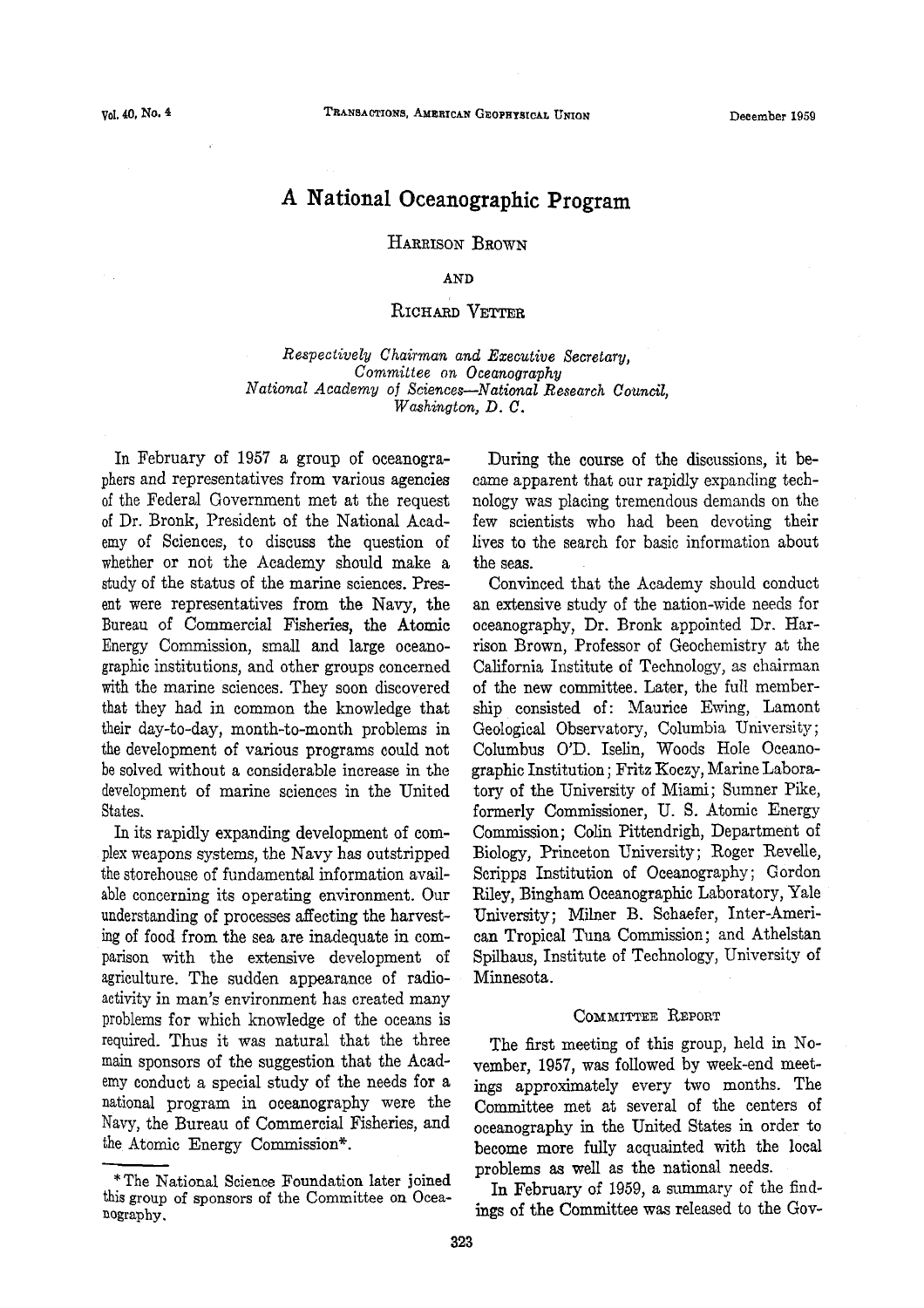ernment agencies sponsoring the study, to the Congress, and to the public. The essence of the Committee's recommendations are contained in a short section from Chapter I headed *General Recommendations* which follows.

"The key to the growth of oceanography in the United States lies in basic research—research which is done for its own sake without thought of specific practical applications. The very nature of basic research is such that the problem which will be attacked and the results which will be obtained cannot be predicted. The very nature of applied research is such that its success depends upon the size of the reservoir of fundamental knowledge upon which it must draw. The rate of progress in the applied marine sciences will be determined in the long run by the rate of progress in the basic marine sciences.

"The Committee has concluded that both the quantity and quality of basic research in the marine sciences can and should be increased substantially during the years ahead. Specifically the Committee recommends:

*"The United States Government should expand its support of the marine sciences at a rate which will result in at least a doubling of basic research activity during the next ten years\*.* 

"It should be emphasized that doubling the basic research activity will require more than doubling the total expenditures.

"A large part of the deliberations of the Committee were devoted to discussions of the conditions under which basic research can flourish. First and foremost, progress depends upon the interests, experience and creative imaginations of individual scientists. But the individual scientist does not work in a vacuum. He must have instruments and facilities. He must live in an atmosphere which is conducive to creative activity. These necessities in turn give rise to problems involving marine research laboratories—problems of leadership, financial stability, flexibility, growth, academic associations and physical facilities.

"Not only for research but in order to exploit and use the oceans we need more detailed knowledge which can be obtained only through

systematic surveys in three dimensions. These surveys should include such features as depth, salinity, temperature, current velocity, wave motion, magnetism, and biological activity. It is essential that these surveys be conducted on an ocean-wide ocean-deep basis as quickly as possible. Our knowledge is now limted largely to waters **100** miles from shore and even here it is inadequate for present and future needs. Accordingly, the Committee recommends:

*"The increase in support of basic research should be accompanied during the next ten years by a new program of ocean-wide surveys. This will require a two-fold expansion of the present surveying effort.* 

"We believe that, on a long-range basis, basic research coupled with systematic ocean surveys are of paramount importance in solving a number of urgent practical problems involving military defense, the development of ocean resources and possible future increases of radioactive contamination of the seas resulting from the rapid development of atomic energy. However, research and surveys must go hand in hand with a vigorous and imaginative applied research and development program. Accordingly the Committee recommends:

*"The United States should expand considerably its support of the applied marine sciences, particularly in the areas of military defense, marine resources, and marine radioactivity.* 

"The implementation of these general recommendations requires action upon a number of broad fronts. More marine scientists must be educated. Additional ships and shore facilities must be built. New instruments and techniques must be developed. International cooperation in the marine sciences must be strengthened.

"To achieve these aims in the next ten years will necessitate many agencies of the Federal Government working together both in planning and in providing the monies\*. Taking into account the relative degrees of interest and importance of oceanography to individual agencies, the Committee recommends:

*"The Navy and the National Science Founda-*

<sup>\*</sup>In 1958 about 23 million dollars were spent for applied and basic oceanographic research. The basic research share of the total was not over 9 million. About 8 million of this, including the 1958 share of IGY expenditures, were Federal funds.

<sup>\*</sup> One method suggested for developing more effective inter-agency cooperation is through the proposed Federal Council for Science and Technology. This Council is described in *Strengthening American Science,* a recent report of the President's Science Advisory Committee.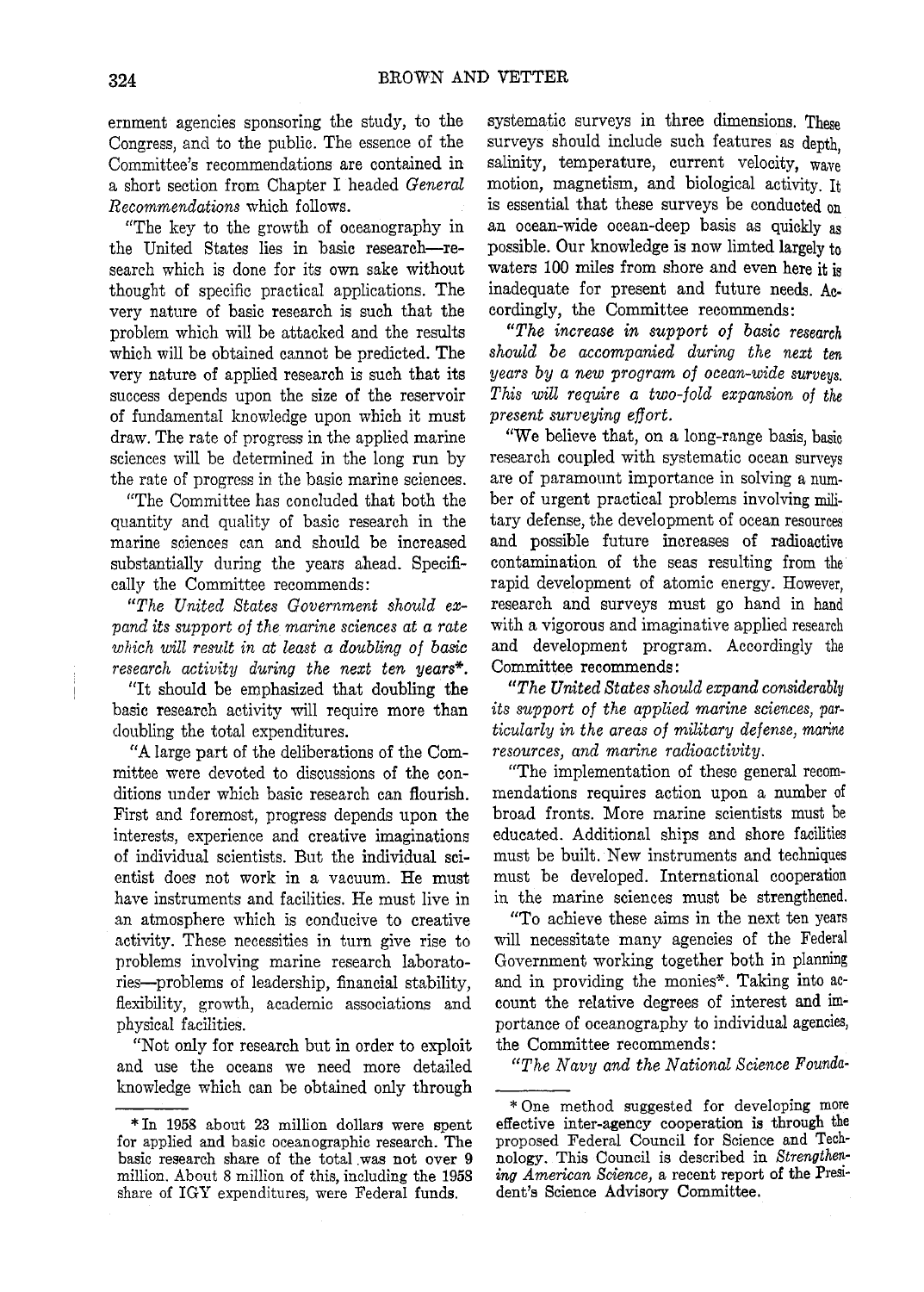*tion should each finance about 50% of the new basic research activity except ship construction. The Navy should finance 50% of the new research-ship construction with the Maritime Administration and the National Science Foundation sharing the remainder. The Navy, through the Hydrographic Office, should finance 50% of the deep ocean surveys, while the Coast and Geodetic Survey should finance the balance. The Navy shoxdd sponsor completely all military research and development operations. The Bureau of Commercial Fisheries should finance the greater part of the recommended ocean resources program. The Atomic Energy Commission should finance the major part of the research dealing with the problems of radioactive contamination of the oceans. The National Science Foundation and the Office of Education should sponsor jointly the proposed program for increasing scientific and technical manpower in the marine sciences. Efforts aimed at fostering international cooperation in the marine sciences should be sponsored by the Department of State, the International Cooperation Administration and the National Science Foundation. Other agencies should take responsibility for certain aspects of the proposed program, particularly the Public Health Service, the Geological Survey and the Bureau of Mines.* 

"Although the bulk of oceanographic research and survey work must of necessity be financed by the Federal Government, the value of state and private funds cannot be overestimated. Such funds are especially helpful for supporting initial exploratory basic research and for starting new laboratories. Accordingly, the Committee recommends:

*"Private foundations and universities, industry, and state governments should all take an active part in the recommended program of expansion"* 

The Committee's task in arriving at the above recommendations was not an easy one. As pointed out in its report, the broad field of scientific endeavor covered by the term "oceanography" introduced many complications. In its study, the Committee considered that oceanography could be defined as "the scientific study of all aspects of the oceans, their boundaries and their contents." Research is undertaken in a variety of private and Government laboratories; numerous Government agencies have direct

but differing interests in the oceans. Indeed the breadth of the problems and subjects discussed was such that in the Committee's mind the terms "oceanography" and "marine sciences" are synonymous. Thus equal emphasis is placed upon the requirements of marine biology, physical oceanography, geology, chemistry, and the application of basic knowledge to special developmental problems.

In order to make recommendations under these circumstances, the following panels were formed for the purpose of making specific studies: *Panel on Oceanographic Research Ships,*  Clifford A. Barnes, Admiral L. 0. Colbert, John Isaacs, Columbus OT). Iselin (Chairman), Vito Russo, and Herbert Seward; *Panel on New Devices for Exploring the Ocean,* Robert Frosch, James Lipp, Philip Mandel, Andreas Rechnitzer, Athelstan Spilhaus, Allyn Vine (Chairman), and Rear Admiral George Weaver; *Panel on Ocean Resources,* Richard L. Meier, H. W. Menard, John R. Menke, Milner B. Schaefer, Oscar E. Sette, Robert G. Snider (Chairman), Lionel A. Walford, and R. F. Nigrelli (Consultant) ; *Panel on International Cooperation in the Marine Sciences,* Columbus O'D. Iselin, Fritz Koczy, Roger Revelle, Milner B. Schaefer, and Athelstan Spilhaus (Chairman); *Panel on Radioactivity in the Oceans,* Howard Boroughs, Dayton Carritt, Walter Chipman, Harmon Craig, Lauren Donaldson, Richard Fleming, Richard Foster, Edward Goldberg, John Harley, Bostwick Ketchum, Louis Krumholz, Charles E. Renn, Roger Revelle (Chairman), Milner B. Schaefer, Allyn Vine, Lionel Walford, and Warren Wooster, with consultants: Theodore Folsom, Arnold Joseph, Robert Reid, and Donald Pritchard.

Although the total amount of money needed for the ten-year program outlined by the Committee appears large, the actual recommended rate of increase of basic research activity compared to the present level is somewhat less than 10% per year. The major expenditures required in the next few years are for the modernization and the long over-due replacement of old obsolete ships and facilities.

The essential limitation on the rate at which the marine sciences can expand effectively is that of available manpower. This point is stressed in the report by a series of specific recommendations on the need for additional financial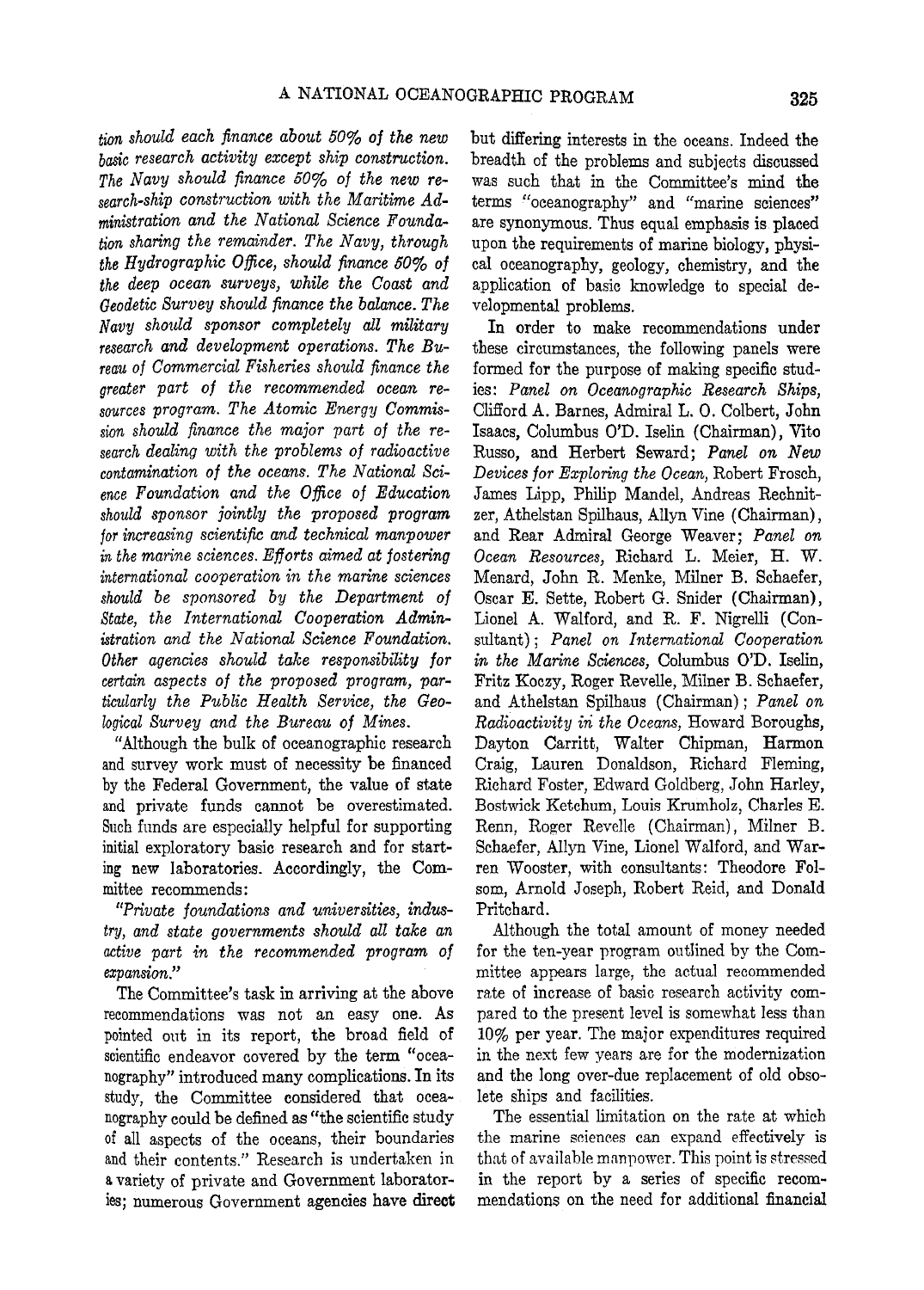support of faculty and graduate students in oceanography. The major problem of the Committee in formulating its recommended program was to balance the urgent need for rapid expansion against a reasonable rate of growth consistent both with the acquisition of welltrained and competent scientists and with an orderly expansion of existing laboratories and the development of new ones. Foremost in the minds of the Committee was the need to meet the current and future urgent needs for oceanographic knowledge and to avoid the necessity for a costly "crash" program at some future date. Indeed, the report stresses that the recommendations contained in it are considered to be minimal and that "action on a scale appreciably less than that recommended will jeopardize the position of oceanography in the United States relative to the position of the science in other major nations, thereby accentuating serious military and political dangers, and placing the nation at a disadvantage in the future use of the resources of the sea."

The first chapter of the Committee's report, released in February, 1959, contains the general recommendations listed above and a series of specific recommendations on Education and Manpower, New Ships, Shore Facilities for Basic Research, Ocean-wide Surveys, Engineering Needs, Radioactivity, Ocean Resources, International Cooperation, and Budget and Operations. More detailed discussions and information on each of the above subjects is being provided through a series of eleven supplemental chapters covering the subjects listed above plus Basic Research, Oceanographic Research for Defense Applications, a History of Oceanography in the United States, and a review of the Status of Marine Sciences in the United States as of 1958. Most of these chapters will have been finished and distributed by the time this article is published.

Although fairly detailed in some sections, particularly in describing the requirements for types of activities needed in ocean resources research, the report does not go into detail in describing fundamental basic research which can be carried out only under the inspired leadership of individual scientists. The report does not provide specific details on exactly how particular types of apparatus should be developed and constructed, but the general require-

ments for new instrumentation are discussed. The report does not judge the relative merit of one institution as opposed to another or in any way attempt to pass judgment on specific scientific research projects, nor does it cover all specialities in the marine sciences, such as coastal geography, marine deterioration, etc. The goal throughout the report is to encourage as much freedom as possible in individual scientific pursuits and to construct the framework within which a vigorous, healthy, imaginative national program in the marine sciences can grow.

### **REACTION TO THE COMMITTEE REPORT**

The public interest and reaction to the report of the Committee on Oceanography far exceeded the expectations of the members of the Committee. Because of the very broad recommendations contained in the report, the Committee felt a quadruple responsibility to make its findings known to the Government sponsors of the Committee, to other branches of the Government, to the scientific community, and to the general public. The response in each of these areas has been and continues to be gratifying.

*Government agencies*—Almost simultaneous with the release of Chapter I of the Committee on Oceanography report, an internal Navy document, **PROJECT TENOC**, prepared by the Office of Naval Research, received strong endorsement from Admiral Arleigh E. Burke, Chief of Naval Operations. This project, independently derived by the Office of Naval Research, outlines the requirements for ship construction, laboratory construction, and the support of oceanographic research needed to meet the rapidly expanding needs of the Navy for oceanographic information over the period of the next ten years. The general similarity in terms of funds, numbers of ships and laboratories contained in the **PROJECT TENOC** report with that portion of the same types of activities assigned to the Navy in the Committee on Oceanography's report tends to confirm the realistic appraisal of the needs and objectives achieved by both groups. The Navy has been and obviously will continue to be one of the strongest supporters of basic and applied oceanographic research in the United States. As one indication of the Navy's interest, the budget for fiscal year 1960 contains funds for the construction of a special oceanographic research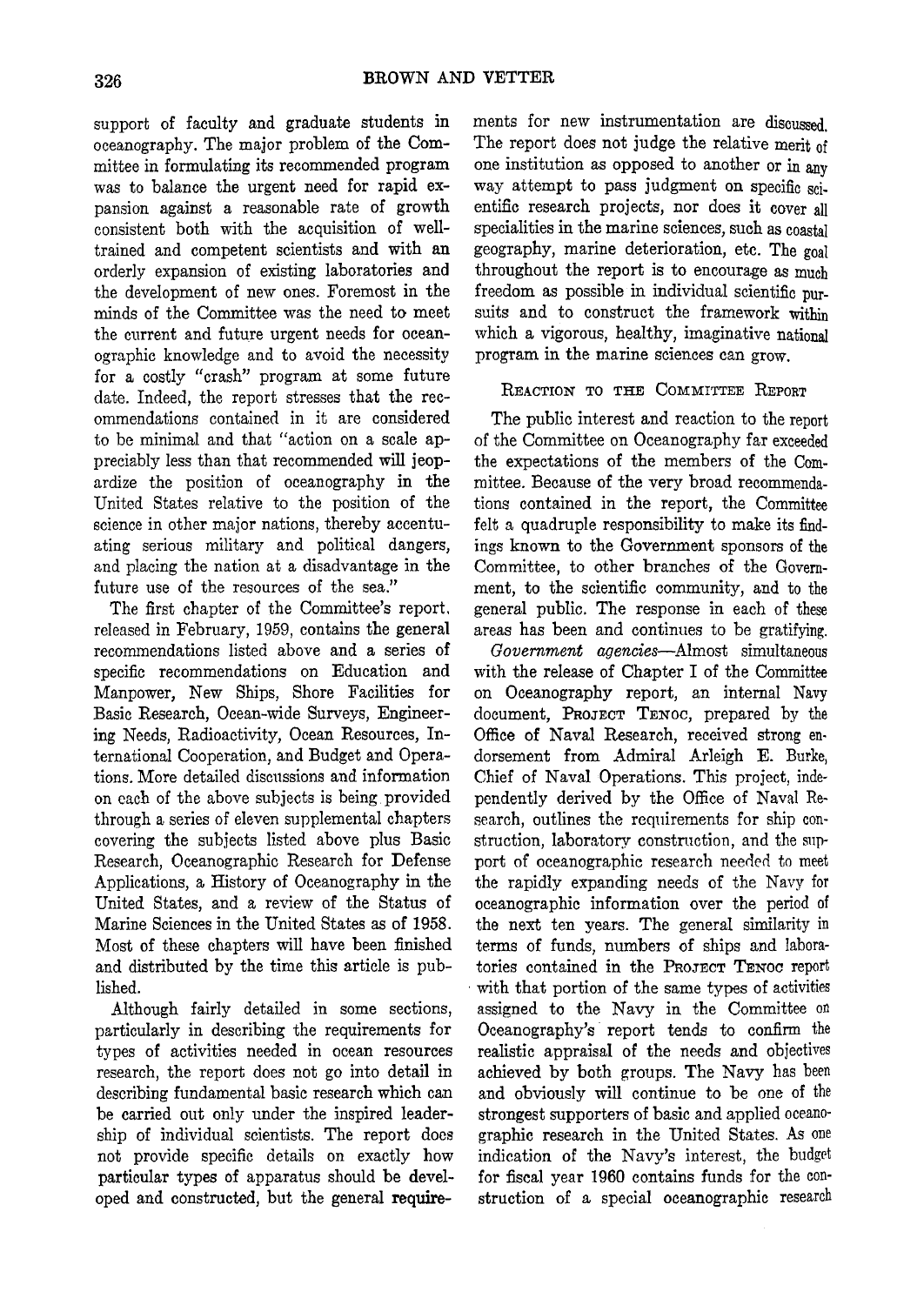ship. This will be the first oceanographic research ship specifically designed and constructed for oceanographic research by the United States Government. The last ship built and designed for this particular purpose in the United States was the *Atlantis* of the Woods Hole Oceanographic Institution, now over 29 years old. In addition to making funds available for the construction of a new ship, the Navy has recently converted three ships for oceanographic research: the 2000-ton *Chain,* now at the Woods Hole Oceanographic Institution, the 2700-ton *Gibbs* now at the Hudson Laboratory, and the 2000-ton *Snatch,* soon to be in service at the Scripps Institution of Oceanography. In addition to this substantial support of facilities in terms of ships, the Navy has increased its support of basic and applied oceanographic research by an appreciable amount.

Other Government agencies also have responded to the additional needs for oceanographic research. The National Science Foundation has obtained funds for an oceanographic research ship and in all agencies there has been an expansion in either the actual or planned support for oceanographic activities.

One of the peculiar problems of oceanography in the development of a nation-wide program is the number of agencies of the Federal Government having direct and indirect interests in such a program. Even before the Committee on Oceanography was organized, the need for coordination in planning various activities was recognized by personnel in these agencies. To meet this need an informal coordinating committee on oceanography has been holding monthly meetings in Washington for several years. Prior to the release of the Report of the Committee on Oceanography, the membership of this group consisted mainly of personnel from the Office of Naval Research, the U. S. Hydrographic Office, the Bureau of Commercial Fisheries, the Atomic Energy Commission, and the National Science Foundation. This group now consists of representatives from these agencies plus the Beach Erosion Board, Department of Health, Education, and Welfare, U. S. Coast Guard, U. S. Geological Survey, Bureau of Mines, Weather Bureau, State Department, Air Force, Maritime Administration, Bureau of Ordnance, Military Sea Transport Service, etc. These men function as a very effective working group in the coordination and planning of programs in each of these agencies. However, in order to embark upon a program of the magnitude visualized in the Report, some mechanism seemed necessary whereby the Executive Branch of the Government could make a policy decision on the need for such a program. With the completion of a special report prepared under the leadership of Dr. Killian, first Chairman of the President's Scientific Advisory Committee, a Federal Council on Science and Technology has been established. This Council consists of heads of each of the Government agencies which have scientific programs. One of the first acts of this Council was to appoint a Special Subcommittee on Oceanography, consisting of one individual each from the Department of Defense, the Department of Commerce, the Department of Interior, Atomic Energy Commission, and National Science Foundation. Mr. Wakelin, Assistant Secretary of Defense for Research and Development, is Chairman of this Special Subcommittee. Under his leadership, the Subcommittee is conducting an intensive study of the Report of the Committee on Oceanography and the extent to which it meets the needs of the Government agencies. It is too early to tell yet what the results of the activities of this group will be. However, the enthusiasm and the seriousness with which they are studying the recommendations of the Committee on Oceanography is an indication of their concern over this problem. Thus we see a mechanism based on a large informal group at the working level in Government agencies working through a high level executive advisory committee to assist the executive branch in making administrative decisions regarding the need to support a particular branch of science. To some extent, this constitutes a new experiment in the design of a mechanism for development and administration of a program affecting many Federal agencies. Heretofore, a single agency has been assigned primary responsibility for budgeting and for carrying out a program. In the marine sciences, the responsibilities are so broad as to seem to preclude this solution, and instead to require some form of flexible joint planning and coordination.

*Congress*—Only a few days after the release of the Committee's Report in February, Congressman Herbert Bonner, Chairman of the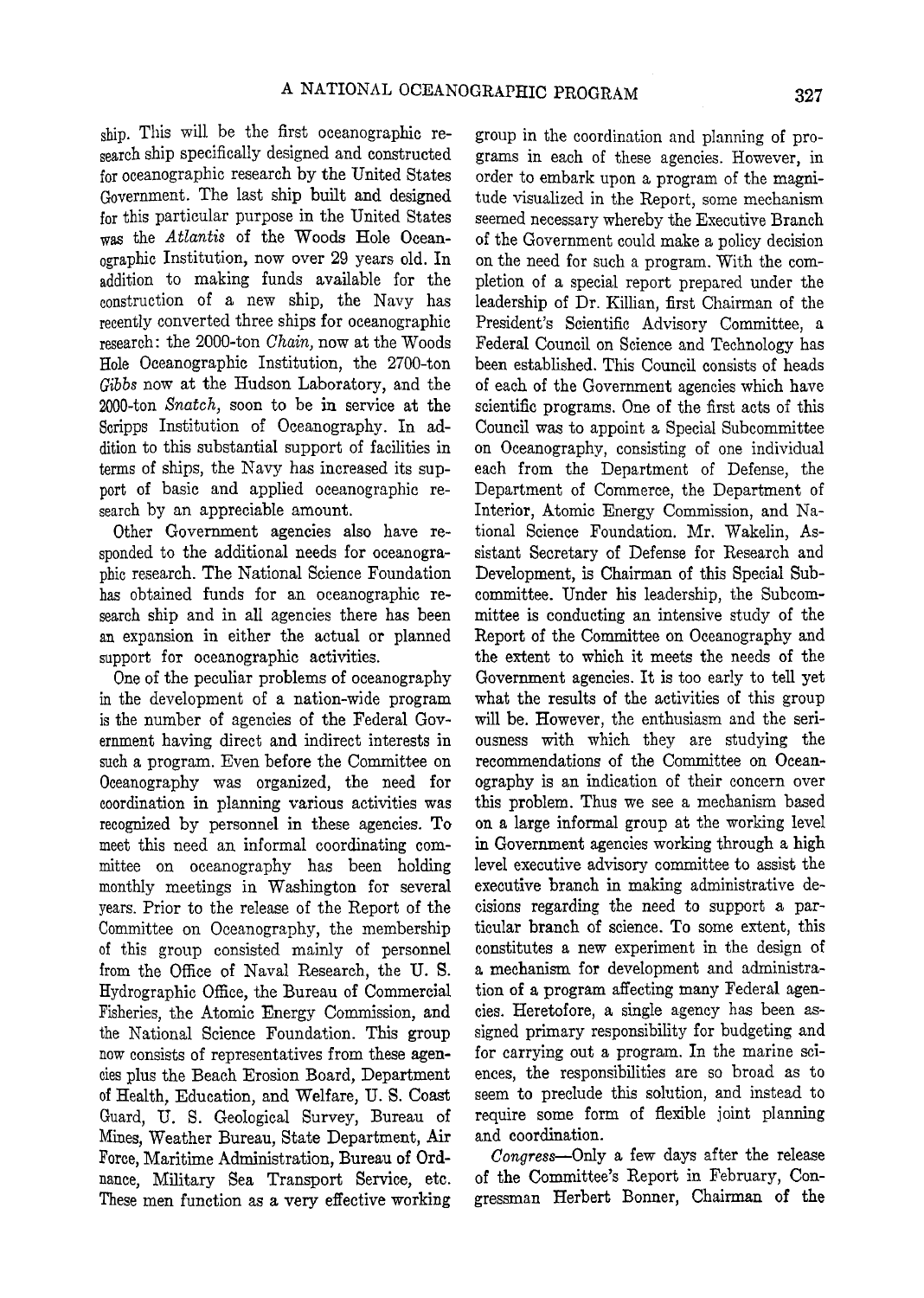House Committee on Merchant Marine and Fisheries, announced the formation of **a** Special Subcommittee on Oceanography. This Subcommittee, although contemplated earlier by Mr. Bonner, was undoubtedly **a** direct response to the challenge presented in the Committee's Report for the development of a national marine sciences program. Mr. Bonner appointed Congressman George Miller of California as Chairman of this Special Subcommittee. Mr. Miller held **a** series of hearings during the spring and early summer of this year to establish background information on the existing oceanographic programs in the various Federal agencies and their plans for the future. Other members of the Subcommittee are: Willard S. Curtin (Pa.), John D. Dingell (Mich.), Francis E. Dorn (N. Y.), Gerald T. Flynn (Wise), Alton Lennon (N. C.), James Oliver (Maine), and Thomas M. Pelley (Wash.).

After hearing testimony from all the agencies primarily concerned with marine sciences, some members of Mr. Miller's committee made a short visit to the Woods Hole Oceanographic Institution and attended part of a meeting of the Committee on Oceanography to obtain more insight into the philosophy and requirements of oceanography. Their activities during the next session should be of considerable interest to all oceanographers.

One other committee in the House, the House Committee on Science and Astronautics, has expressed a special interest in the Report. Congressman Brooks, Chairman of this Committee, introduced a bill early this year calling for special fellowships under NSF sponsorship for students in oceanography. Although the passage of this bill in its present form, or possibly even modified, seems doubtful, the hearing on the bill held during August of this year marked the first meeting of a new Subcommittee on Earth Sciences of the House Committee on Science and Astronautics. Mr. Brooks is chairman of this special Subcommittee and other members are: Perkins Bass (N. H.), J. Edgar Chenoweth (Colo.), Ken Hechler (W. Va.), Joseph E. Karth (Minn.), R. Walter Riehlman (N. Y.), and B. F. Sisk (Calif.). This group plans to consider the needs of all of the Earth sciences at future hearings.

In the Senate, the Committee's Report re-

ceived almost immediate support from Senator Humphrey, who read the report into the Congressional Record, along with a strong statement of endorsement. In June, Senators Magnuson, Jackson, and Engle submitted a resolution to the Interstate and Foreign Commerce Committee calling the Committee on Oceanography's Report to the attention of the President and the Government agencies, and endorsing the need for effective action. Later this resolution with the sponsorship of the full Interstate and Foreign Commerce Committee was passed unanimously by the Senate.

One of the recommendations of the Report is that the Coast and Geodetic Survey join with the Navy in an ocean-wide, ocean-deep survey program. Since the charter of the Survey implies a restriction of the activities of that agency to the coastal waters of the United States, some legislation is required to permit effective operation by the Survey in deep oceanic waters. A bill to achieve this has been introduced and passed by the Senate. Similar legislation is under preparation by the House. However, the House did not act on the bill during the first session. Whether or not additional legislation is required to enable the Government agencies to expand their oceanographic activities remains to be seen. In general, the authority already exists for participation by any agency in that part of the program outlined by the Report. However, those smaller agencies which make up a fractional part of the interests and activities of larger departments of the Government doubtless will have an extremely difficult time in expanding their scope of participation except as a part of an overall coordinated program backed by the Executive and Legislative branches of the government. During the closing days of the 1959 Congressional session Senator Magnuson introduced a bill, S.2692, entitled *Marine Sciences and Research Act of 1959.* This bill, sponsored by 13 Senators, is now in the Interstate and Foreign Commerce Committee. Hearings are planned on the bill during the next session of Congress.

The inquiries and expressions of interest and support from Congress have been numerous. One thing seems certain: top-level Government administrators will have to be convinced not only of the necessity of the program outlined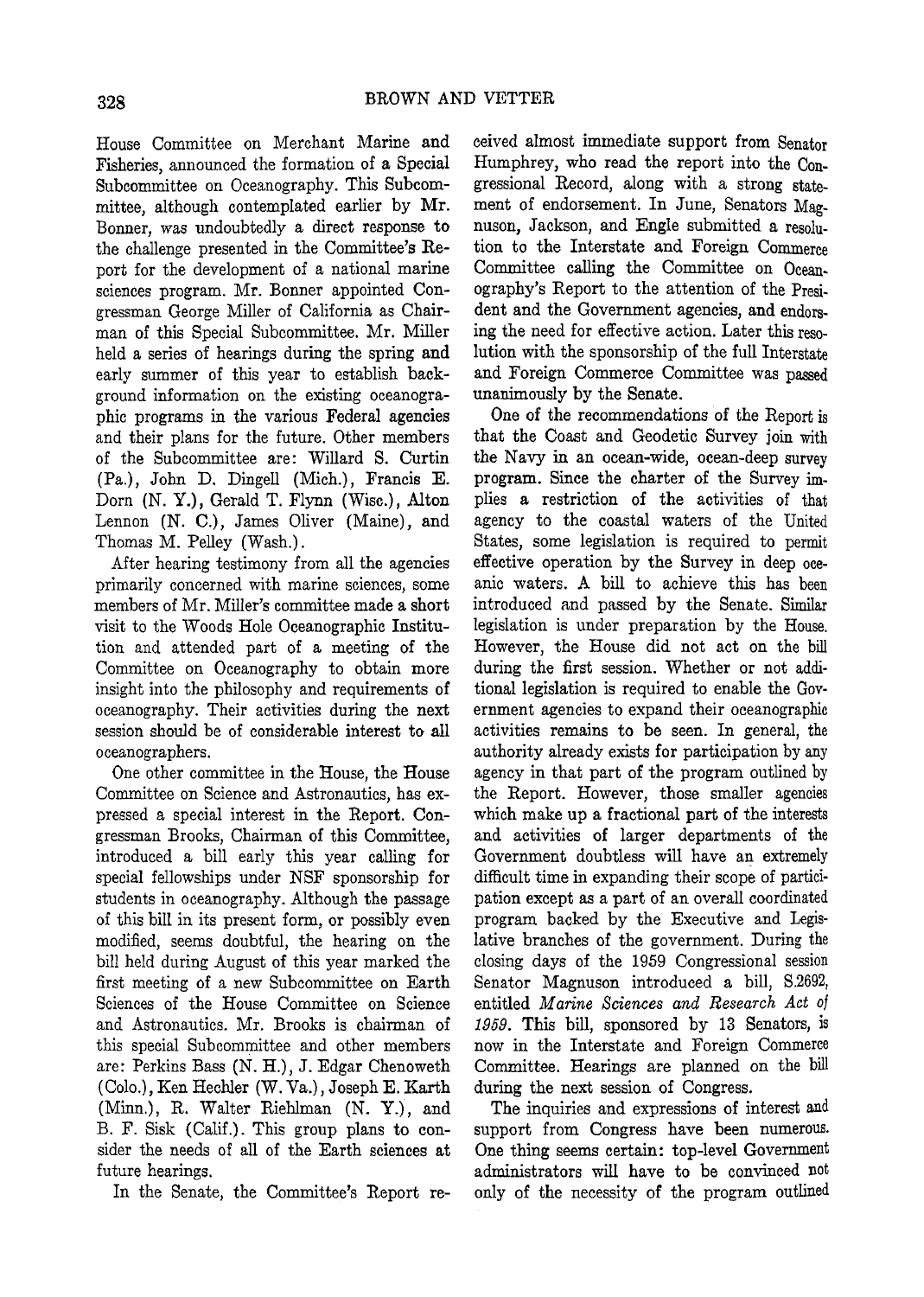by the Committee but also of the fact that the program will be carried out as efficiently as possible, and with complete inter-agency cooperation.

*Scientific response*—The response of the scientific community has varied from complete endorsement to annoyance at the fact that a particular specialty of marine sciences has not been covered in the report and suspicion over the wisdom of placing particular attention on a special field of science. It is, of course, gratifying to have the approval of our scientific colleagues. The disapproving reactions seem to be based either on a lack of understanding of the objectives of the Report (that is the areas of interest covered and the motivations for preparing the report), or difference of opinion as to the mechanism for making Government policy regarding the support of science. After months of deliberation the Committee decided to emphasize those parts of oceanography which are of major concern **to** the well-rounded development of a national marine sciences program. For example, this meant emphasizing the construction of ocean-going research ships **to**  replace existing obsolete vessels and build up our capability for research in the open oceans, while underemphasizing the need for ships for coastal research. It also meant stressing large programs of ocean surveying and construction of special large facilities for controlled environmental studies. Such large programs cannot be supported by a single institution, but require adequate backing on a national scale. Thus, many details of the type of research needed and capable of being carried out by smaller institutions in coastal waters of the United States were not specifically covered in the Report although the overall expansion necessary to develop a well rounded program would also include an increase in this type of activity.

Under its two charters, the first signed by Abraham Lincoln during the Civil War which established the National Academy of Sciences, and the second signed by President Wilson during the first World War establishing the National Research Council, the NAS — NRC has a direct responsibility to advise the Government on matters pertaining to science. The recent establishment of a Federal Council **on**  Science and Technology is an additional indication of the extent to which scientists must participate in formulating and advising the Government on matters of national importance. It seems there can be little doubt that the future development of our nation's capabilities in the marine sciences is a matter of concern not only to oceanographers and the Government, but also to the public.

*Public response*—A graph of the number of words contained in popular articles on oceanography would, we believe, show an abrupt increase starting in 1959. A large part of this interest probably was generated by the publication of the Report on Oceanography. However, equally important may be the growing realization among laymen that man is not soon to escape his troubles by joining an expedition to outer space. Few scientists are more excited by and interested in the prospects of exploring outer space than those that make up the membership of the Committee on Oceanography. Indeed, the Committee's Chairman is also **a**  member of the Academy's Space Science Board. We certainly do not discount the importance of a vigorous program of space exploration and research. However, for the billions of persons who now inhabit the Earth, space can provide only an exciting diversion from the practical problems of survival and subsistence. The realization of this fact and the vast unknown and unexplored riches of the oceans undoubtedly accounts for the growing public interest in this forgotten frontier.

During 1959, two national news magazines, *Newsweek* and *Time,* ran feature stories on oceanography and the program of the Committee. At the writing of this report, a feature story is under preparation for *Fortune* Magazine on this subject. Articles have appeared in Sunday supplement magazines (as well as in the Sunday comic sections) and a high school student weekly news study guide. The daily press has been a frequent source of stories concerning the potentialities of the oceans. Surely no literate American will have gotten through 1959 without seeing the word "oceanography" at least once. Even the *Reader's Digest* published in **a** recent issue a condensation of the *Time* feature story, and *Coronet* magazine is expected to have a feature story before the end of the year. One popular report prepared